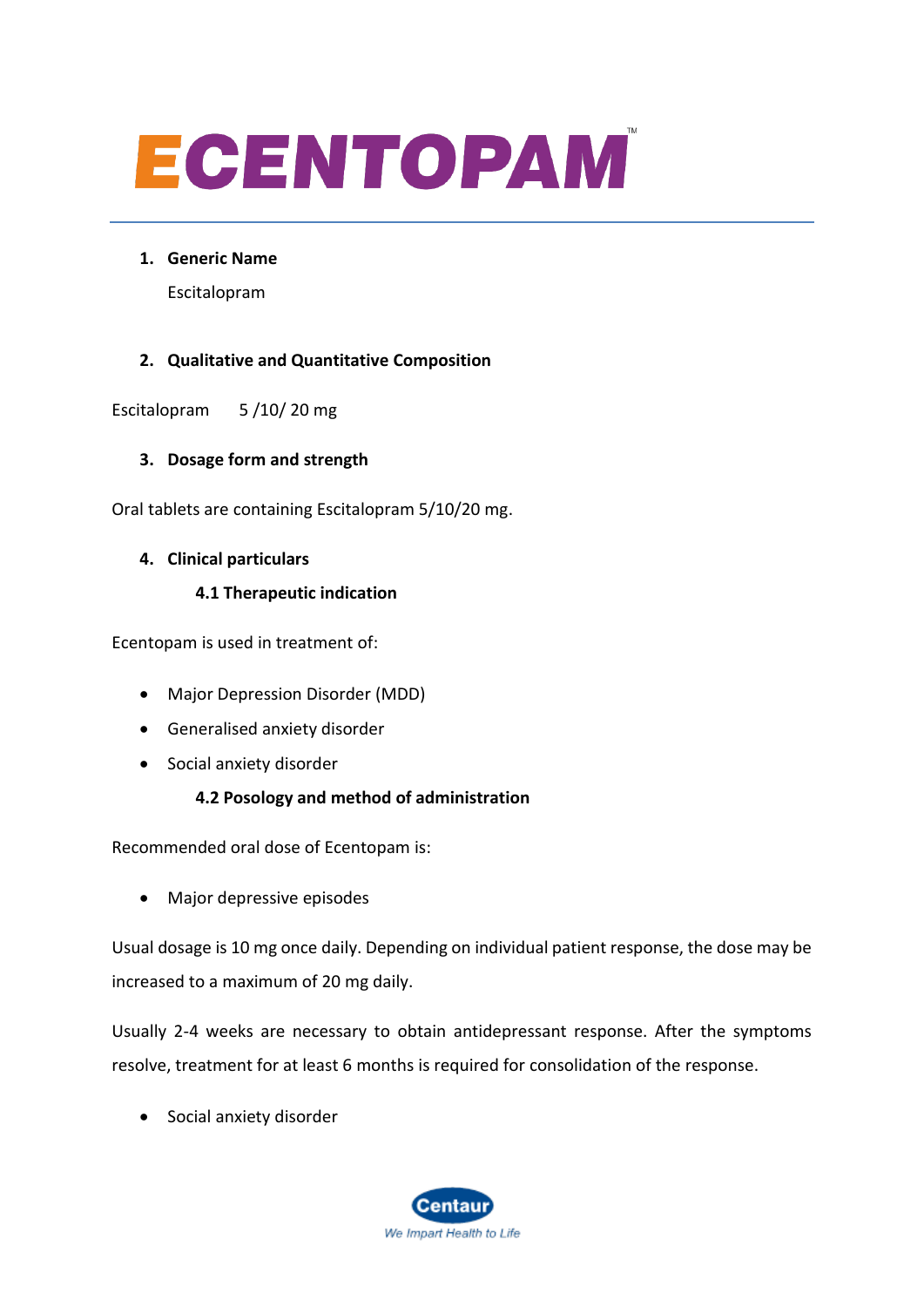Usual dosage is 10 mg once daily. Usually 2-4 weeks are necessary to obtain symptom relief. The dose may subsequently, depending on individual patient response, be decreased to 5 mg or increased to a maximum of 20 mg daily.

Social anxiety disorder is a disease with a chronic course, and treatment for 12 weeks is recommended to consolidate response. Long-term treatment of responders has been studied for 6 months and can be considered on an individual basis to prevent relapse; treatment benefits should be re-evaluated at regular intervals.

Social anxiety disorder is a well-defined diagnostic terminology of a specific disorder, which should not be confounded with excessive shyness. Pharmacotherapy is only indicated if the disorder interferes significantly with professional and social activities.

• Generalised anxiety disorder

Initial dosage is 10 mg once daily. Depending on the individual patient response, the dose may be increased to a maximum of 20 mg daily.

Long-term treatment of responders has been studied for at least 6 months in patients receiving 20 mg daily. Treatment benefits and dose should be re-evaluated at regular intervals

## **4.3 Contraindication**

- Hypersensitivity to the active substance or to any of the excipients of Ecentopam
- Concomitant treatment with non-selective, irreversible monoamine oxidase inhibitors (MAO- inhibitors) is contraindicated due to the risk of serotonin syndrome with agitation, tremor, hyperthermia etc.
- The combination of escitalopram with reversible MAO-A inhibitors (e.g. moclobemide) or the reversible non-selective MAO-inhibitor linezolid is contraindicated due to the risk of onset of a serotonin syndrome.
- Escitalopram is contraindicated in patients with known QT-interval prolongation or congenital long QT syndrome.
- Escitalopram is contraindicated together with medicinal products that are known to prolong the QT- interval

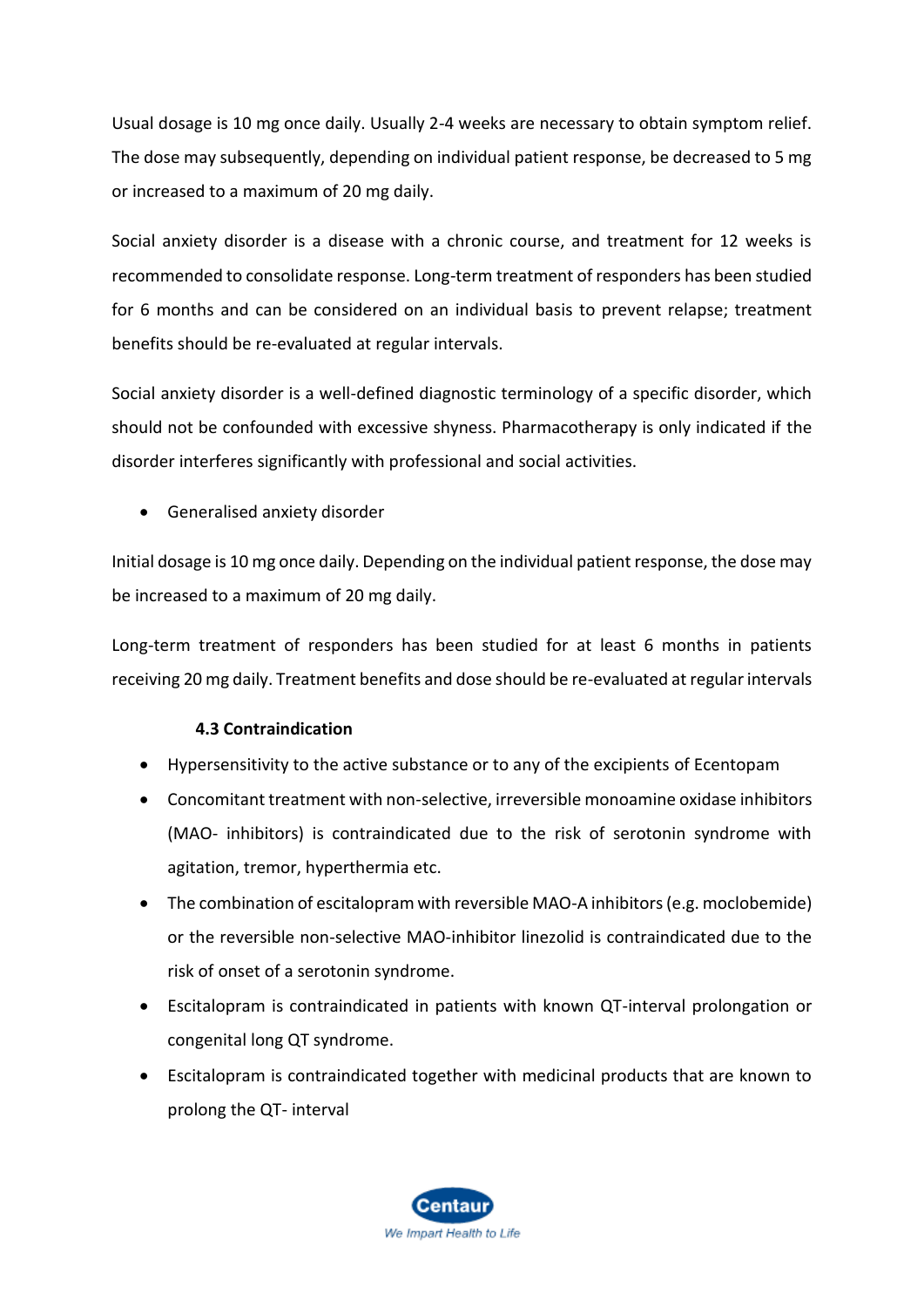## **4.4 Special warnings and precautions for use**

• Paradoxical anxiety

Some patients with panic disorder may experience increased anxiety symptoms at the beginning of treatment with antidepressants. This paradoxical reaction usually subsides within two weeks during continued treatment. A low starting dose is advised to reduce the likelihood of an anxiogenic effect.

• Seizures

Escitalopram should be discontinued if a patient develops seizures for the first time, or if there is an increase in seizure frequency (in patients with a previous diagnosis of epilepsy). SSRIs should be avoided in patients with unstable epilepsy and patients with controlled epilepsy should be closely monitored.

• Mania

SSRIs should be used with caution in patients with a history of mania/hypomania. SSRIs should be discontinued in any patient entering a manic phase.

• Diabetes

In patients with diabetes, treatment with an SSRI may alter glycaemic control (hypoglycaemia or hyperglycaemia). Insulin and/or oral hypoglycaemic dosage may need to be adjusted.

• Suicide/suicidal thoughts or clinical worsening

Depression is associated with an increased risk of suicidal thoughts, self-harm and suicide (suicide- related events). This risk persists until significant remission occurs. As improvement may not occur during the first few weeks or more of treatment, patients should be closely monitored until such improvement occurs. It is general clinical experience that the risk of suicide may increase in the early stages of recovery.

Other psychiatric conditions for which escitalopram is prescribed can also be associated with an increased risk of suicide-related events. In addition, these conditions may be co-morbid with major depressive disorder. The same precautions observed when treating patients with

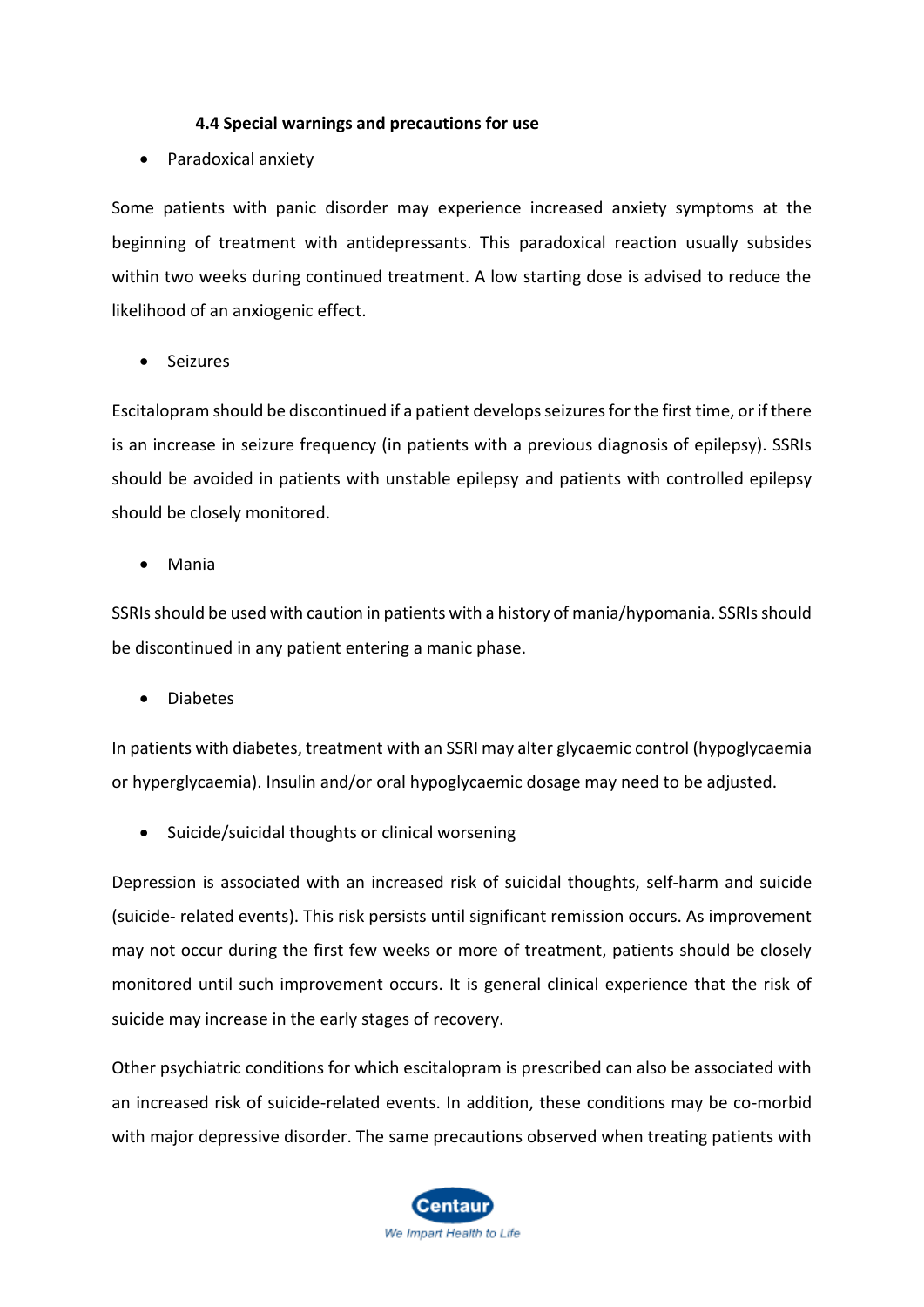major depressive disorder should therefore be observed when treating patients with other psychiatric disorders.

Patients with a history of suicide-related events, or those exhibiting a significant degree of suicidal ideation prior to commencement of treatment, are known to be at greater risk of suicidal thoughts or suicide attempts, and should receive careful monitoring during treatment. A meta analysis of placebo controlled clinical trials of antidepressant drugs in adult patients with psychiatric disorders showed an increased risk of suicidal behaviour with antidepressants compared to placebo in patients less than 25 years old. Close supervision of patients and in particular those at high risk should accompany drug therapy especially in early treatment and following dose changes.

Patients (and caregivers of patients) should be alerted about the need to monitor for any clinical worsening, suicidal behaviour or thoughts and unusual changes in behaviour and to seek medical advice immediately if these symptoms present.

• Akathisia/psychomotor restlessness

The use of SSRIs/SNRIs has been associated with the development of akathisia, characterised by a subjectively unpleasant or distressing restlessness and need to move often accompanied by an inability to sit or stand still. This is most likely to occur within the first few weeks of treatment. In patients who develop these symptoms, increasing the dose may be detrimental.

• Hyponatraemia

Hyponatraemia, probably due to inappropriate antidiuretic hormone secretion (SIADH), has been reported rarely with the use of SSRIs and generally resolves on discontinuation of therapy. Caution should be exercised in patients at risk, such as the elderly, or patients with cirrhosis, or if used in combination with other medications which may cause hyponatraemia.

• Haemorrhage

There have been reports of cutaneous bleeding abnormalities, such as ecchymoses and purpura, with SSRIs. Caution is advised in patients taking SSRIs, particularly in concomitant use with oral anticoagulants, with medicinal products known to affect platelet function (e.g. atypical antipsychotics and phenothiazines, most tricyclic antidepressants, acetylsalicylic acid

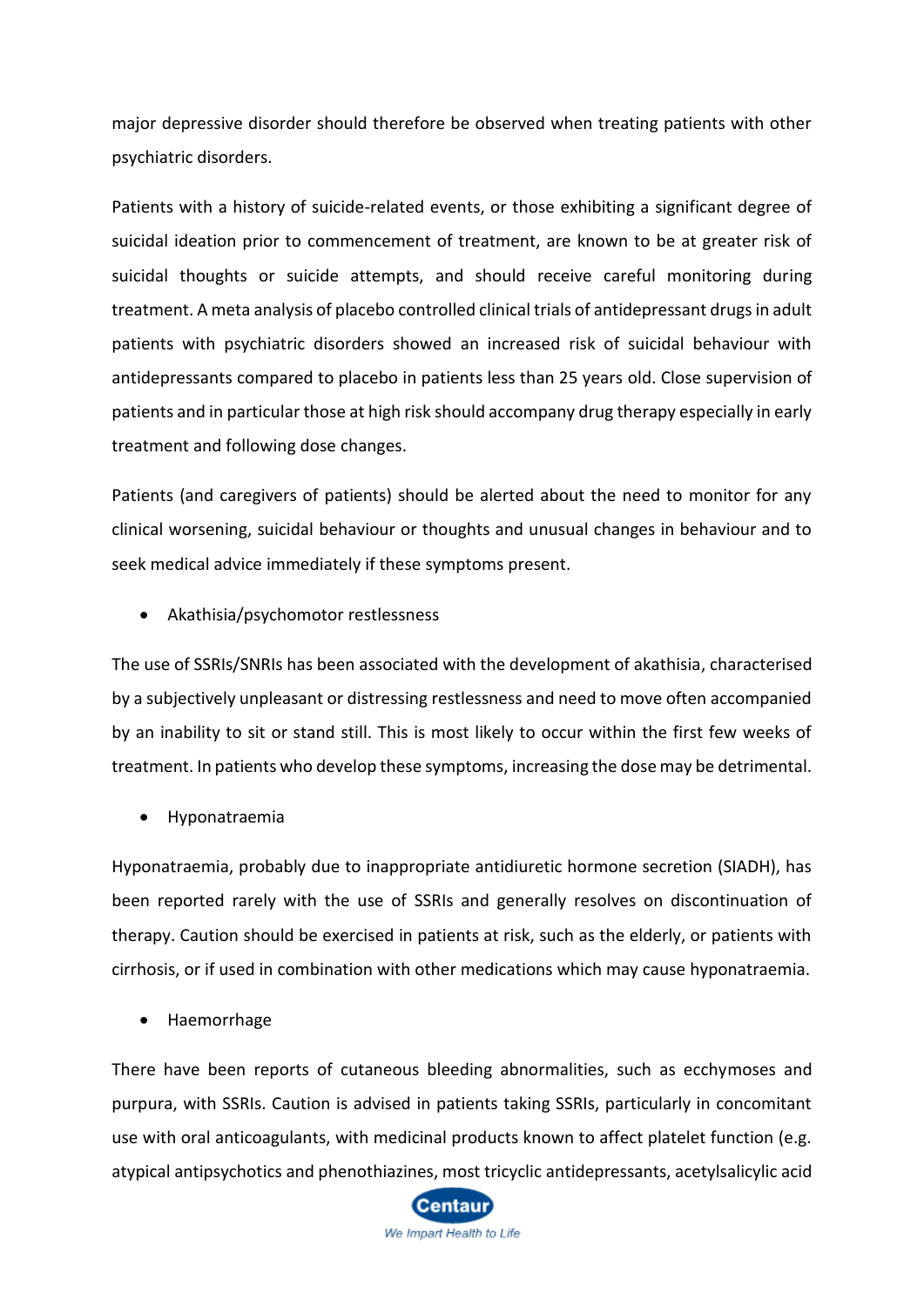and non-steroidal anti- inflammatory medicinal products (NSAIDs), ticlopidine and dipyridamole) and in patients with known bleeding tendencies.

SSRIs/SNRIs may increase the risk of postpartum haemorrhage.

• ECT (electroconvulsive therapy)

There is limited clinical experience of concurrent administration of SSRIs and ECT, therefore caution is advisable.

• Serotonin syndrome

Caution is advisable if escitalopram is used concomitantly with medicinal products with serotonergic effects such as sumatriptan or other triptans, tramadol, buprenorphine and tryptophan. If concomitant treatment with other serotonergic agents is clinically warranted, careful observation of the patient is advised, particularly during treatment initiation and dose increases.

In rare cases, serotonin syndrome, a potentially life-threatening condition (see section 4.5), has been reported in patients using SSRIs concomitantly with serotonergic medicinal products. A combination of symptoms, such as agitation, tremor, myoclonus and hyperthermia may indicate the development of this condition. If this occurs treatment with the SSRI and the serotonergic medicinal product should be discontinued immediately and symptomatic treatment initiated.

• St. John´s Wort

Concomitant use of SSRIs and herbal remedies containing St. John´s Wort (Hypericum perforatum) may result in an increased incidence of adverse reactions.

• Discontinuation symptoms seen when stopping treatment

Discontinuation symptoms when stopping treatment are common, particularly if discontinuation is abrupt. In clinical trials adverse events seen on treatment discontinuation occurred in approximately 25% of patients treated with escitalopram and 15% of patients taking placebo.

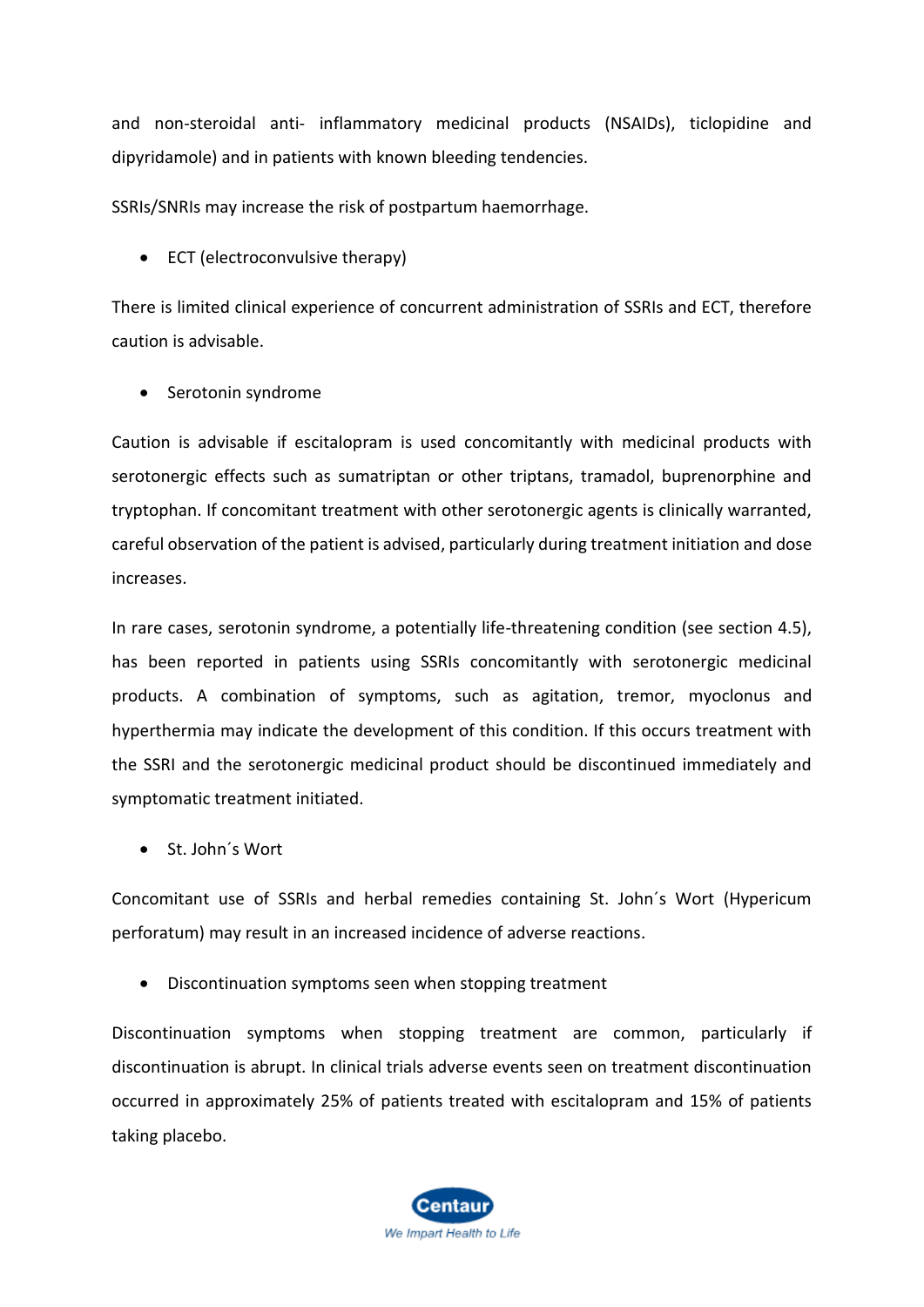The risk of discontinuation symptoms may be dependent on several factors including the duration and dose of therapy and the rate of dose reduction. Dizziness, sensory disturbances (including paraesthesia and electric shock sensations), sleep disturbances (including insomnia and intense dreams), agitation or anxiety, nausea and/or vomiting, tremor, confusion, sweating, headache, diarrhoea, palpitations, emotional instability, irritability, and visual disturbances are the most commonly reported reactions.

Generally these symptoms are mild to moderate, however, in some patients they may be severe in intensity.

They usually occur within the first few days of discontinuing treatment, but there have been very rare reports of such symptoms in patients who have inadvertently missed a dose.

Generally these symptoms are self-limiting and usually resolve within 2 weeks, though in some individuals they may be prolonged (2-3 months or more). It is therefore advised that escitalopram should be gradually tapered when discontinuing treatment over a period of several weeks or months, according to the patient's needs.

• Sexual dysfunction

Selective serotonin reuptake inhibitors (SSRIs)/serotonin norepinephrine reuptake inhibitors (SNRIs) may cause symptoms of sexual dysfunction. There have been reports of long-lasting sexual dysfunction where the symptoms have continued despite discontinuation of SSRIs/SNRI.

• Coronary heart disease

Due to limited clinical experience, caution is advised in patients with coronary heart disease.

• QT interval prolongation

Escitalopram has been found to cause a dose-dependent prolongation of the QT-interval. Cases of QT interval prolongation and ventricular arrhythmia including torsade de pointes have been reported during the post-marketing period, predominantly in patients of female

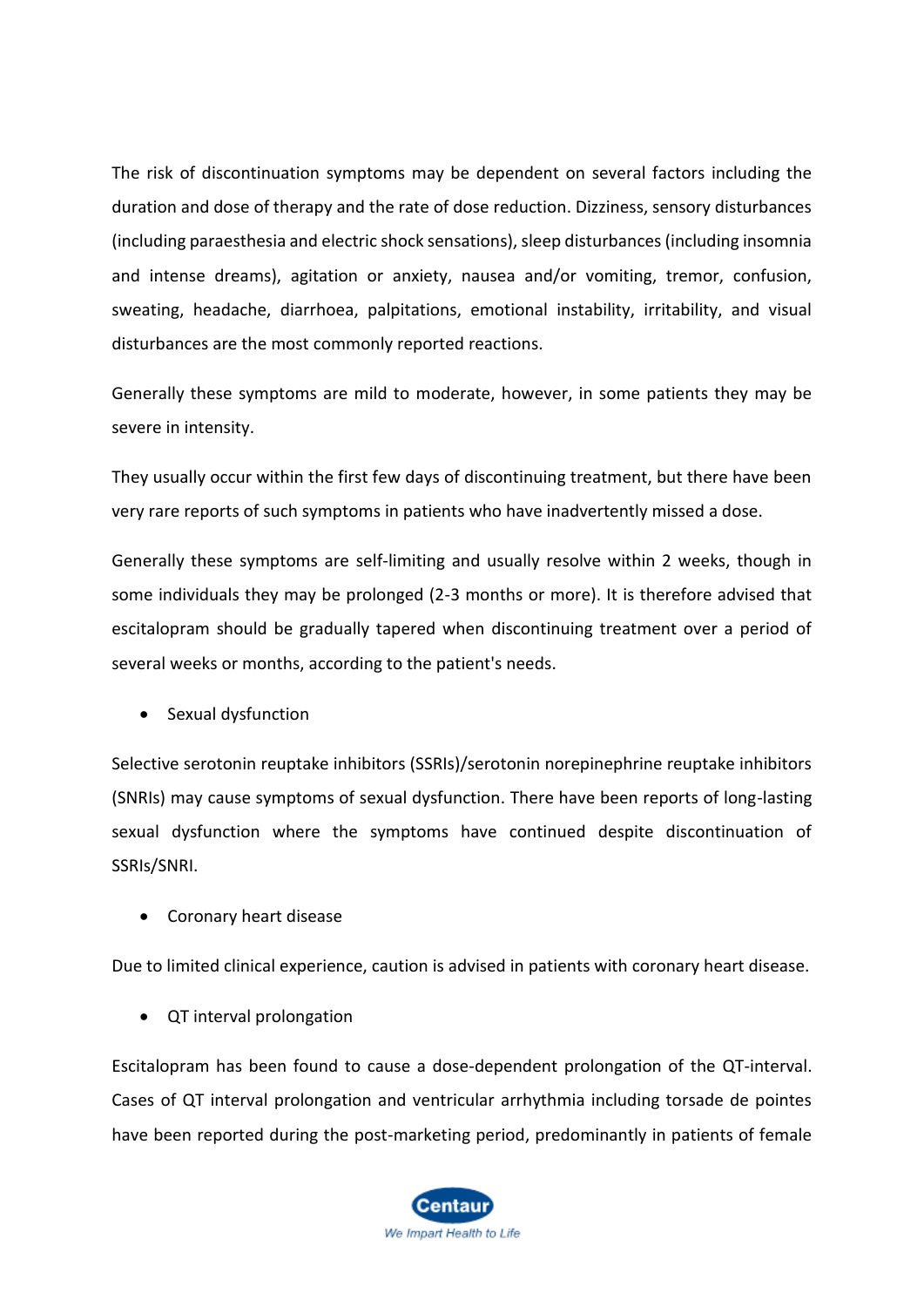gender, in patients with hypokalaemia, or with pre-existing QT interval prolongation or other cardiac diseases.

Caution is advised in patients with significant bradycardia; or in patients with recent acute myocardial infarction or uncompensated heart failure.

Electrolyte disturbances such as hypokalaemia and hypomagnesaemia increase the risk for malignant arrhythmias and should be corrected before treatment with escitalopram is started.

If patients with stable cardiac disease are treated, an ECG review should be considered before treatment is started.

If signs of cardiac arrhythmia occur during treatment with escitalopram, the treatment should be withdrawn and an ECG should be performed.

• Angle-Closure Glaucoma

SSRIs including escitalopram may have an effect on pupil size resulting in mydriasis. This mydriatic effect has the potential to narrow the eye angle resulting in increased intraocular pressure and angle- closure glaucoma, especially in patients pre-disposed. Escitalopram should therefore be used with caution in patients with angle-closure glaucoma or history of glaucoma.

## **4.5 Drug interactions**

Contra-indicated combinations:

• Irreversible non-selective MAOIs

Cases of serious reactions have been reported in patients receiving a SSRI in combination with a non- selective, irreversible monoamine oxidase inhibitor (MAOI), and in patients who have recently discontinued SSRI treatment and have been started on such MAOI treatment. In some cases, the patient developed serotonin syndrome.

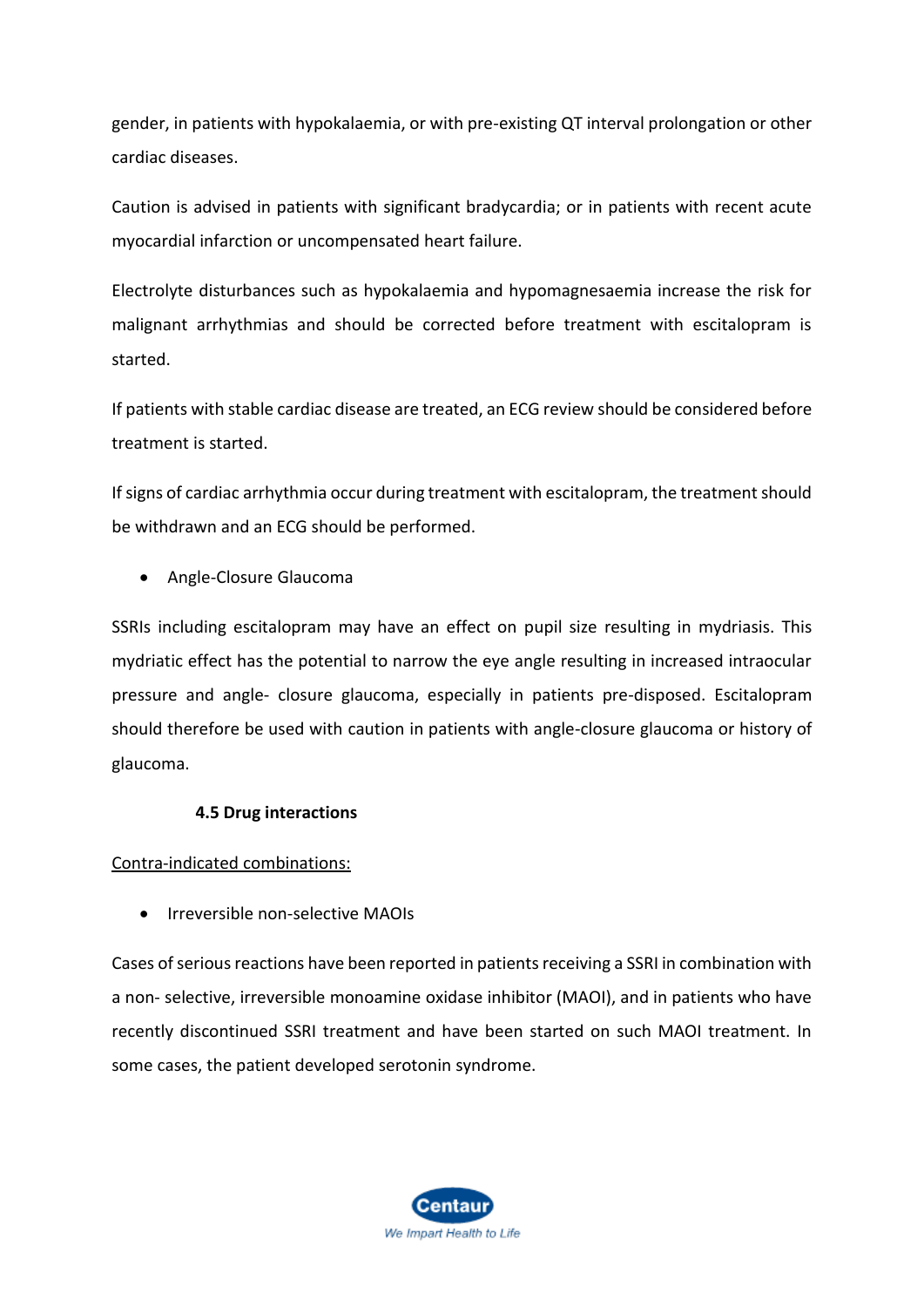Escitalopram is contra-indicated in combination with non-selective, irreversible MAOIs. Escitalopram may be started 14 days after discontinuing treatment with an irreversible MAOI. At least 7 days should elapse after discontinuing escitalopram treatment, before starting a non-selective, irreversible MAOI.

• Reversible, selective MAO-A inhibitor (moclobemide)

Due to the risk of serotonin syndrome, the combination of escitalopram with a MAO-A inhibitor such as moclobemide is contraindicated. If the combination proves necessary, it should be started at the minimum recommended dosage and clinical monitoring should be reinforced.

• Reversible, non-selective MAO-inhibitor (linezolid)

The antibiotic linezolid is a reversible non-selective MAO-inhibitor and should not be given to patients treated with escitalopram. If the combination proves necessary, it should be given with minimum dosages and under close clinical monitoring.

• Irreversible, selective MAO-B inhibitor (selegiline)

In combination with selegiline (irreversible MAO-B inhibitor), caution is required due to the risk of developing serotonin syndrome. Selegiline doses up to 10 mg/day have been safely coadministered with racemic citalopram.

• QT interval prolongation

Pharmacokinetic and pharmacodynamic studies of escitalopram combined with other medicinal products that prolong the QT interval have not been performed. An additive effect of escitalopram and these medicinal products cannot be excluded. Therefore, coadministration of escitalopram with medicinal products that prolong the QT interval, such as Class IA and III antiarrhythmics, antipsychotics (e.g. phenotiazine derivatives, pimozide, haloperidol), tricyclic antidepressants, certain antimicrobial agents (e.g. sparfloxacin, moxifloxacin, erythromycin IV, pentamidine, anti-malarian treatment particularly halofantrine), certain antihistamines (astemizole, mizolastine), is contraindicated.

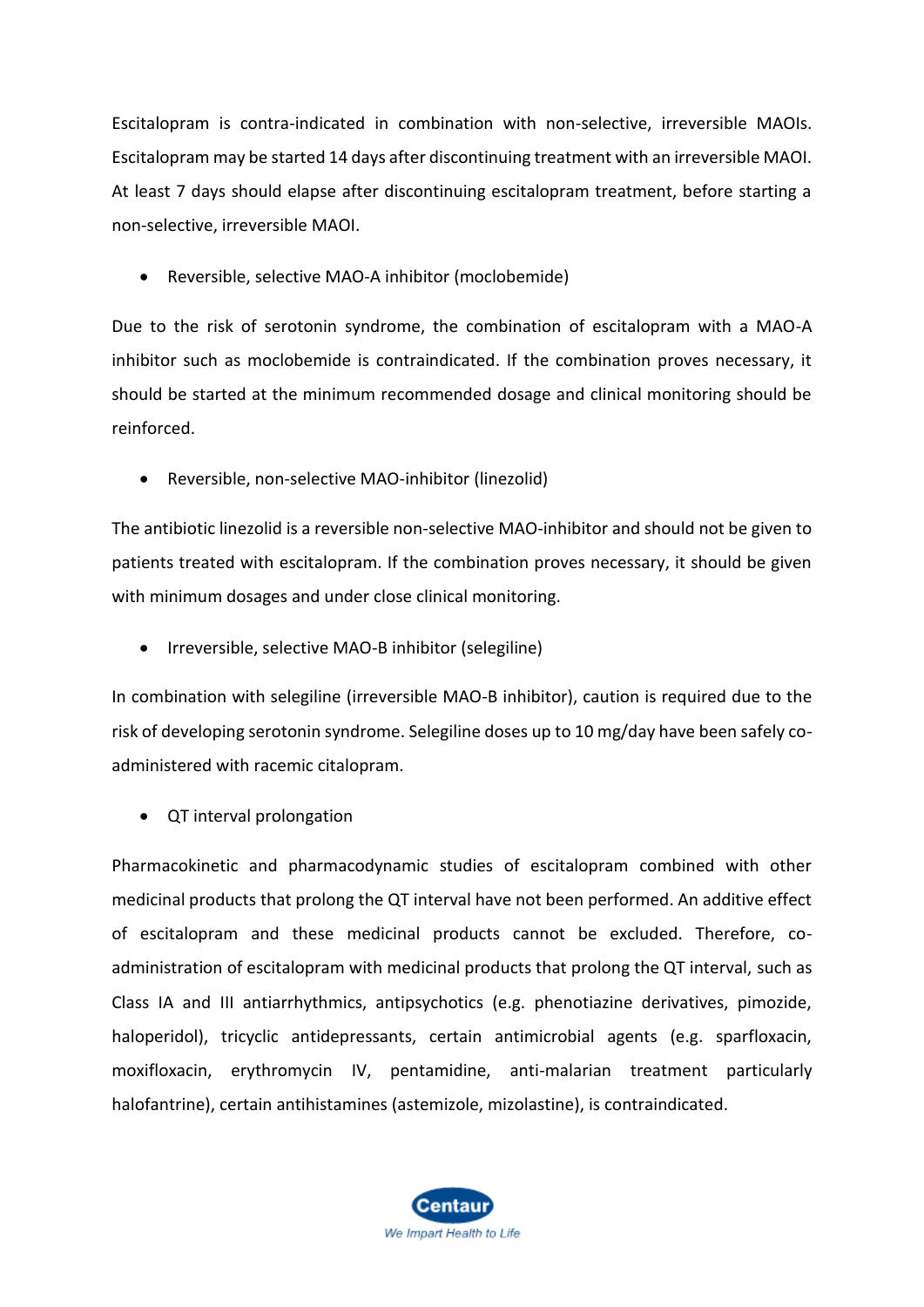## Combinations requiring precautions for use:

• Serotonergic medicinal products

Co-administration with serotonergic medicinal products (e.g. tramadol, buprenorphine, sumatriptan and other triptans) increases the risk of serotonin syndrome, a potentially lifethreatening condition.

• Medicinal products lowering the seizure threshold

SSRIs can lower the seizure threshold. Caution is advised when concomitantly using other medicinal products capable of lowering the seizure threshold (e.g antidepressants (tricyclics, SSRIs), neuroleptics (phenothiazines, thioxanthenes and butyrophenones), mefloquine, bupropion and tramadol).

• Lithium, tryptophan

There have been reports of enhanced effects when SSRIs have been given together with lithium or tryptophan, therefore concomitant use of SSRIs with these medicinal products should be undertaken with caution.

• St. John's wort

Concomitant use of SSRIs and herbal remedies containing St. John´s wort (Hypericum perforatum) may result in an increased incidence of adverse reactions.

• Haemorrhage

Altered anti-coagulant effects may occur when escitalopram is combined with oral anticoagulants. Patients receiving oral anticoagulant therapy should receive careful coagulation monitoring when escitalopram is started or stopped. Concomitant use of nonsteroidal anti- inflammatory drugs (NSAIDs) may increase bleeding-tendency.

• Alcohol

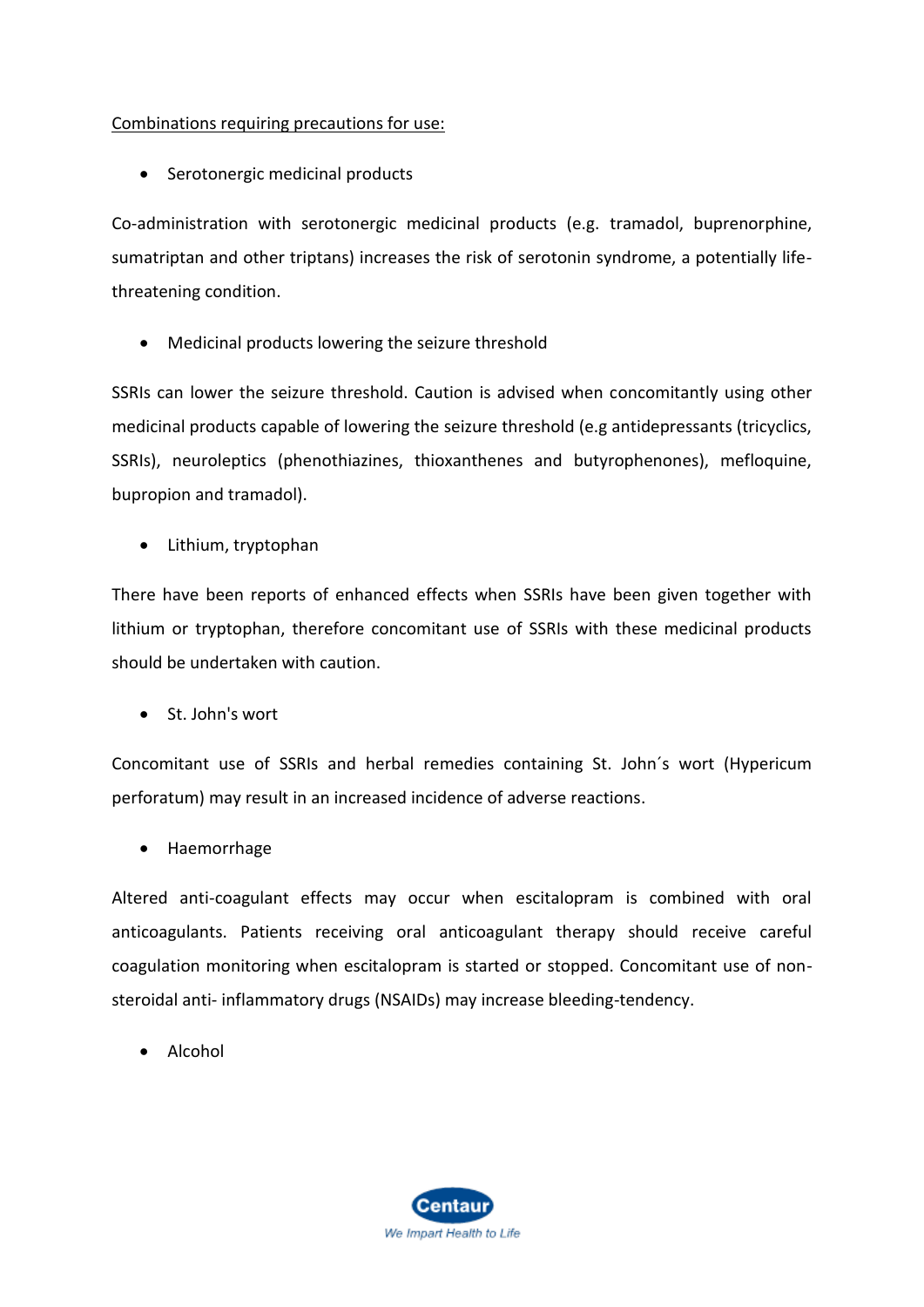No pharmacodynamic or pharmacokinetic interactions are expected between escitalopram and alcohol. However, as with other psychotropic medicinal products, the combination with alcohol is not advisable.

• Medicinal products inducing hypokalaemia/hypomagnesaemia

Caution is warranted for concomitant use of hypokalaemia/hypomagnesaemia inducing medicinal products as these conditions increase the risk of malignant arrhythmias.

## Influence of other medicinal products on the pharmacokinetics of escitalopram

- The metabolism of escitalopram is mainly mediated by CYP2C19. CYP3A4 and CYP2D6 may also contribute to the metabolism although to a smaller extent. The metabolism of the major metabolite S- DCT (demethylated escitalopram) seems to be partly catalysed by CYP2D6.
- Co-administration of escitalopram with omeprazole 30 mg once daily (a CYP2C19 inhibitor) resulted in moderate (approximately 50%) increase in the plasma concentrations of escitalopram.
- Co-administration of escitalopram with cimetidine 400 mg twice daily (moderately potent general enzyme-inhibitor) resulted in a moderate (approximately 70%) increase in the plasma concentrations of escitalopram. Caution is advised when administering escitalopram in combination with cimetidine. Dose adjustment may be warranted.
- Thus, caution should be exercised when used concomitantly with CYP2C19 inhibitors (e.g. omeprazole, esomeprazole, fluconazole, fluvoxamine, lansoprazole, ticlopidine) or cimetidine. A reduction in the dose of escitalopram may be necessary based on monitoring of side-effects during concomitant treatment.

## Effect of escitalopram on the pharmacokinetics of other medicinal products

• Escitalopram is an inhibitor of the enzyme CYP2D6. Caution is recommended when escitalopram is co-administered with medicinal products that are mainly metabolised by this enzyme, and that have a narrow therapeutic index, e.g. flecainide, propafenone and metoprolol (when used in cardiac failure), or some CNS acting

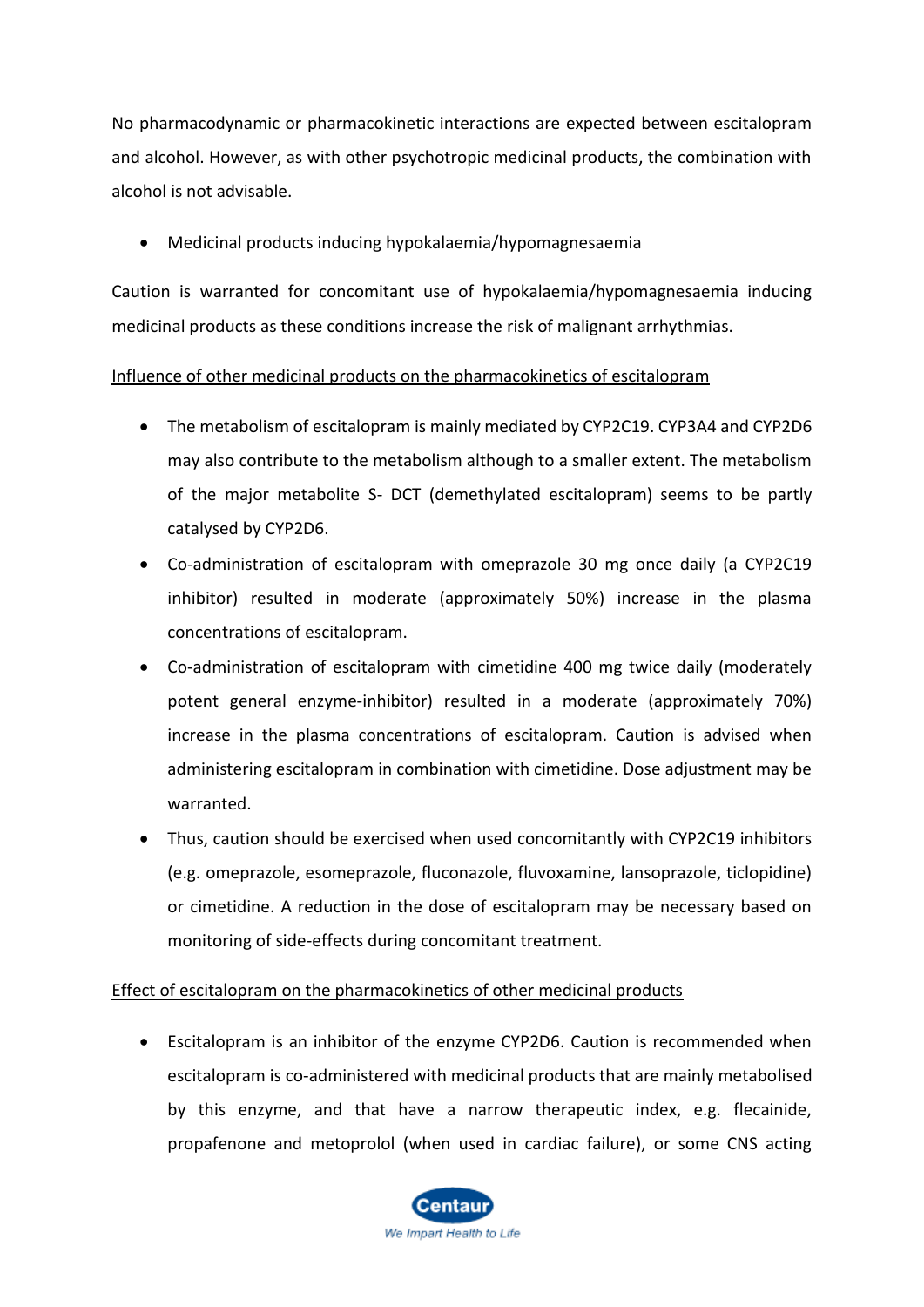medicinal products that are mainly metabolised by CYP2D6, e.g. antidepressants such as desipramine, clomipramine and nortriptyline or antipsychotics like risperidone, thioridazine and haloperidol. Dosage adjustment may be warranted.

- Co-administration with desipramine or metoprolol resulted in both cases in a twofold increase in the plasma levels of these two CYP2D6 substrates.
- In vitro studies have demonstrated that escitalopram may also cause weak inhibition of CYP2C19. Caution is recommended with concomitant use of medicinal products that are metabolised by CYP2C19.

## **4.6 Use in special population**

- Pediatric: Ecentopam Tablets should not be used in the treatment of children and adolescents below the age of 18 years. Safety and effectiveness of Ecentopam Tablets has not been established in children and adolescents below the age of 18 years.
- Geriatric: Sedating drugs may cause confusion and over-sedation in the elderly; elderly patients generally should be started on low doses of Ecentopam Tablets and observed closely. The efficacy of escitalopram in social anxiety disorder has not been studied in elderly patients.
- Liver impairment: In patients with severe liver damage (e.g. cirrhosis of the liver), particular caution needs to be taken.
- Renal failure: In patients with severe renal impairment, treatment with Ecentopam Tablets should be done with caution.
- Pregnancy and lactation: Ecentopam Tablets should not be used in pregnancy unless clearly necessary. Caution should be exercised and breastfeeding infants should be observed for adverse reactions when Ecentopam Tablets are administered to a lactating mother.

## **4.7 Effects on ability to drive and use machine**

Although escitalopram has been shown not to affect intellectual function or psychomotor performance, any psychoactive medicinal product may impair judgement or skills. Patients should be cautioned about the potential risk of an influence on their ability to drive a car and operate machinery.

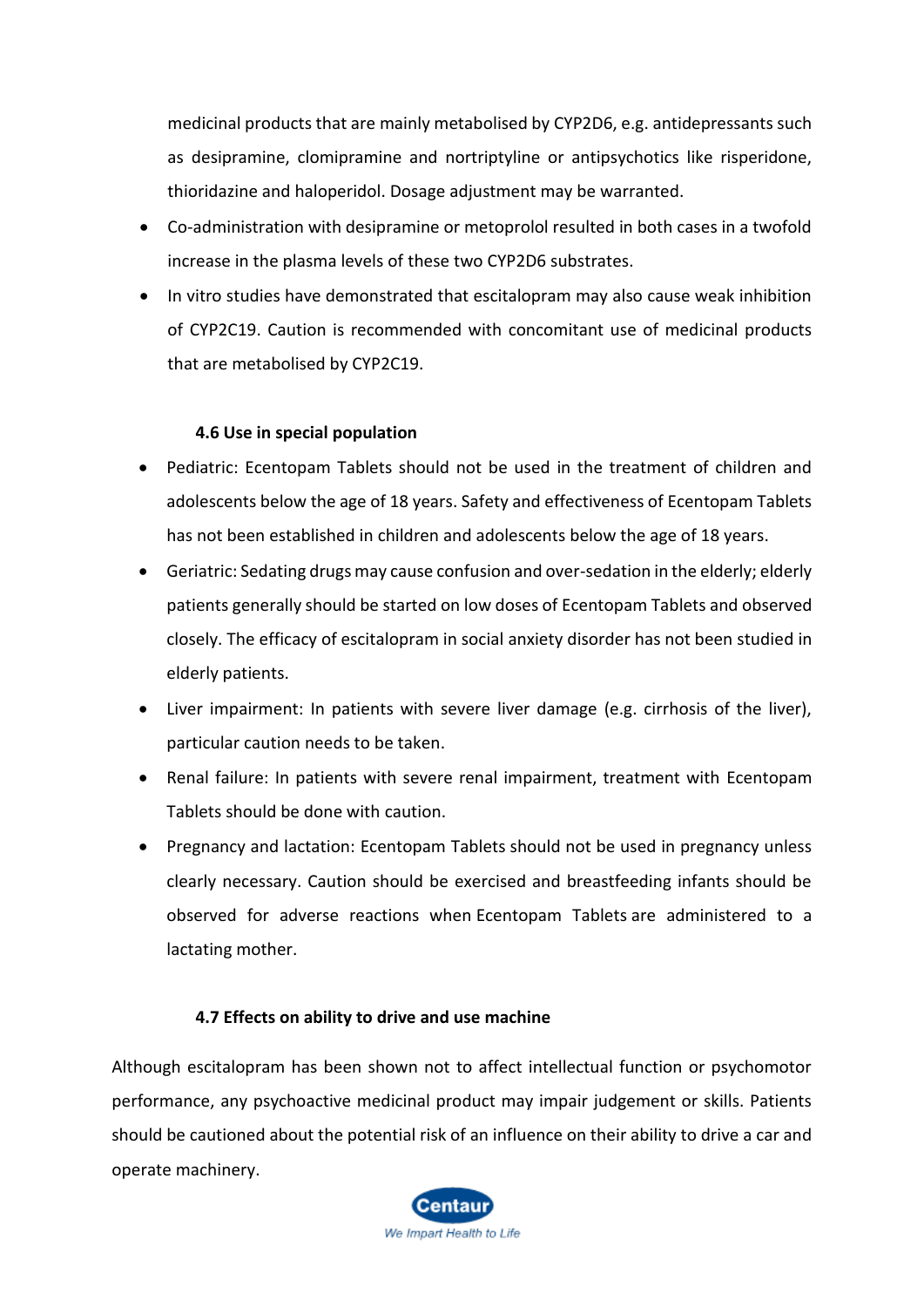#### **4.8 Undesirable effects**

**Escitalopram:** Thrombocytopenia, Anaemia, Palpitations, Tachycardia, Bradycardia, Cardiac arrest, Cardio-respiratory arrest, Arrhythmia, Tinnitus, Vertigo, Inappropriate antidiuretic hormone secretion, Vision blurred, Visual impairment, Mydriasis, Nausea, Diarrhoea, Vomiting, Dry mouth, Constipation, Abdominal pain, Abdominal pain upper, Abdominal discomfort, Dyspepsia, Abdominal distension, Dysphagia, Hepatic function abnormal, Drug hypersensitivity, Hypersensitivity, Weight increased , Hyponatraemia, Decreased appetite, Increased appetite, Myalgia, Arthralgia, Muscle spasms, Muscle twitching, Pain in extremity, Muscular weakness, Back pain, Rhabdomyolysis, Musculoskeletal stiffness, Dizziness, Headache, Somnolence, Tremor, Seizure , Serotonin syndrome , Paraesthesia, Disturbance in attention, Loss of consciousness, Syncope, Hypoaesthesia , Dyskinesia, Memory impairment, Amnesia, Coma, Sedation, Migraine, Akathisia, Balance disorder, Lethargy, Burning sensation, Depressed level of consciousness, Extrapyramidal disorder, Generalised tonic-clonic seizure, Restless legs syndrome , Speech disorder, Cognitive disorder, Hypersomnia, Dysarthria, Dysgeusia, Psychomotor hyperactivity, Myoclonus, Dystonia, Anxiety, Insomnia, Depression, Completed suicide, Suicidal ideation, Suicide attempt, Confusional state, Agitation, Restlessness, Panic attack, Sleep disorder, Irritability, Aggression, Nervousness, Hallucination, Depressed mood, Libido decreased, Mania, Nightmare, Anger, Abnormal behaviour, Disorientation, Intentional self-injury, Abnormal dreams, Drug abuse, Apathy, Loss of libido, Sopor, Hallucination, visual, Delirium, Bruxism, Mental disorder, Thinking abnormal, Mood swings, Drug dependence, Fear, Anorgasmia, Stress, Emotional disorder, Paranoia, Psychotic disorder, Urinary retention, Dysuria, Erectile dysfunction,Sexual dysfunction, Galactorrhoea, Dyspnoea, Cough, Epistaxis, Yawning, Respiratory arrest, Hyperhidrosis, Rash, Pruritus, Alopecia, Urticaria, Erythema, Night sweats, Rash pruritic, Hypotension, Hypertension, Hot flush, Orthostatic hypotension.

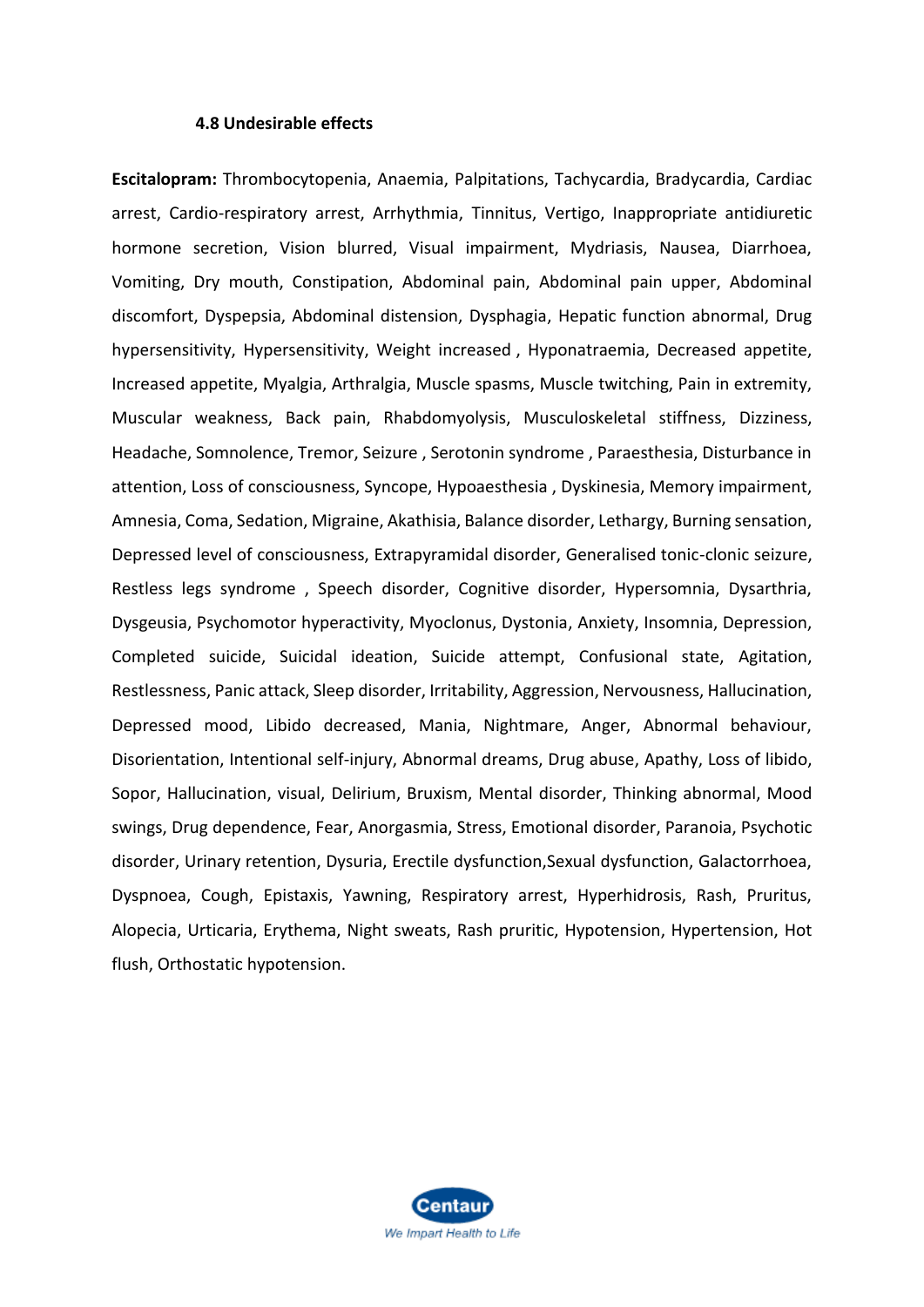#### **4.9 Overdose**

• Toxicity

Clinical data on escitalopram overdose are limited and many cases involve concomitant overdoses of other drugs. In the majority of cases mild or no symptoms have been reported. Fatal cases of escitalopram overdose have rarely been reported with escitalopram alone; the majority of cases have involved overdose with concomitant medications. Doses between 400 and 800mg of escitalopram alone have been taken without any severe symptoms.

• Symptoms

Symptoms seen in reported overdose of escitalopram include symptoms mainly related to the central nervous system (ranging from dizziness, tremor, and agitation to rare cases of serotonin syndrome, convulsion, and coma), the gastrointestinal system (nausea/vomiting), and the cardiovascular system (hypotension, tachycardia, QT interval prolongation, and arrhythmia) and electrolyte/fluid balance conditions (hypokalaemia, hyponatraemia).

• Management

There is no specific antidote. Establish and maintain an airway, ensure adequate oxygenation and respiratory function. Gastric lavage and the use of activated charcoal should be considered. Gastric lavage should be carried out as soon as possible after oral ingestion. Cardiac and vital signs monitoring are recommended along with general symptomatic supportive measures.

ECG monitoring is advised in case of overdose, in patients with congestive heart failure/bradyarrhythmias, in patients using concomitant medications that prolong the QT interval, or in patients with altered metabolism, e.g. liver impairment.

## **5. Pharmacological properties**

## **5.1 Mechanism of action**

The mechanism of the antidepressant action of escitalopram, the S-enantiomer of racemic citalopram, is presumed to be linked to the potentiation of serotonergic activity in the central

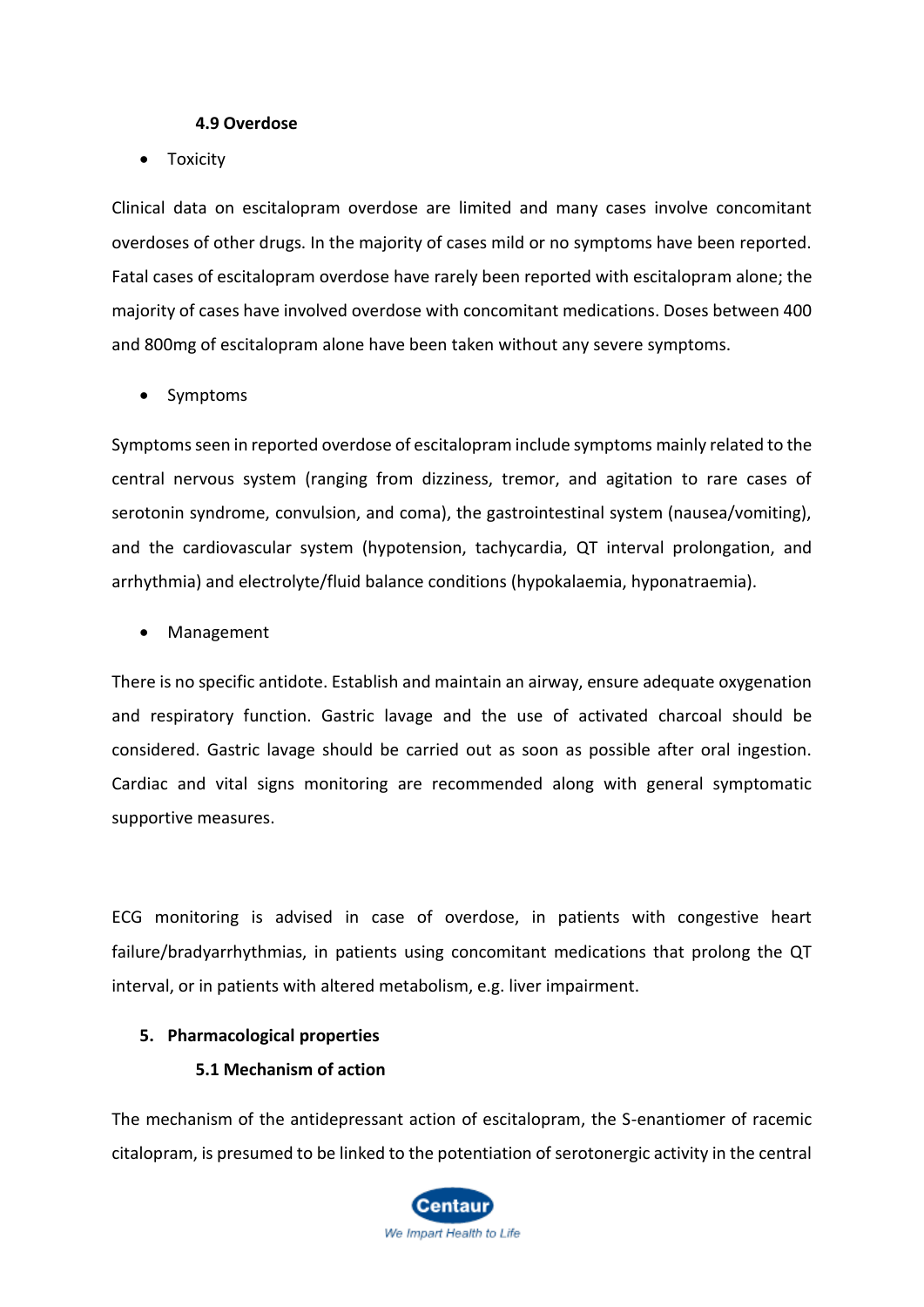nervous system (CNS), resulting from its inhibition of CNS neuronal reuptake of serotonin (5- HT).

#### **5.2 Pharmacodynamic properties**

In vitro and in vivo studies suggests that escitalopram is a highly selective serotonin (5-HT) reuptake inhibitor (SSRI) with a high affinity for the primary binding site, and has minimal effects on norepinephrine and dopamine neuronal reuptake. It also binds to an allosteric site on the serotonin transporter, with a 1,000-fold lower affinity. Escitalopram is at least 100-fold more potent than the R-enantiomer with respect to the inhibition of 5-HT reuptake and inhibition of 5-HT neuronal firing rate. Tolerance to a model of antidepressant effect in rats was not induced by long-term (up to 5 weeks) treatment with escitalopram. Escitalopram has no or very low affinity for serotonergic (5-HT1–7)or other receptors including alpha- and betaadrenergic, dopamine (D1–5), histamine (H1–3), muscarinic (M1–5), benzodiazepine and opiod receptors. Escitalopram also does not bind to or has low affinity for various ion channels, including Sodium (Na+), Potassium (K+), Chloride (Cl–) and Calcium (Ca++) channels. Antagonism of the muscarinic, histaminergic and adrenergic receptors has been hypothesized to be associated with various anticholinergic, sedative and cardiovascular side effects of other psychotropic drugs.

#### **5.3 Pharmacokinetic properties**

• Escitalopram

#### Absorption

The single- and multiple-dose pharmacokinetics of escitalopram are linear and doseproportional in a dose range of 10 to 30 mg/day.

Absorption is almost complete and independent of food intake (mean time to maximum concentration is 4 hours after multiple dosing). As with racemic citalopram, the absolute bioavailability of escitalopram is expected to be about 80%. Following a single oral dose (20 mg tablet or solution) of escitalopram, peak blood levels occur at about 5 hours.

#### **Distribution**

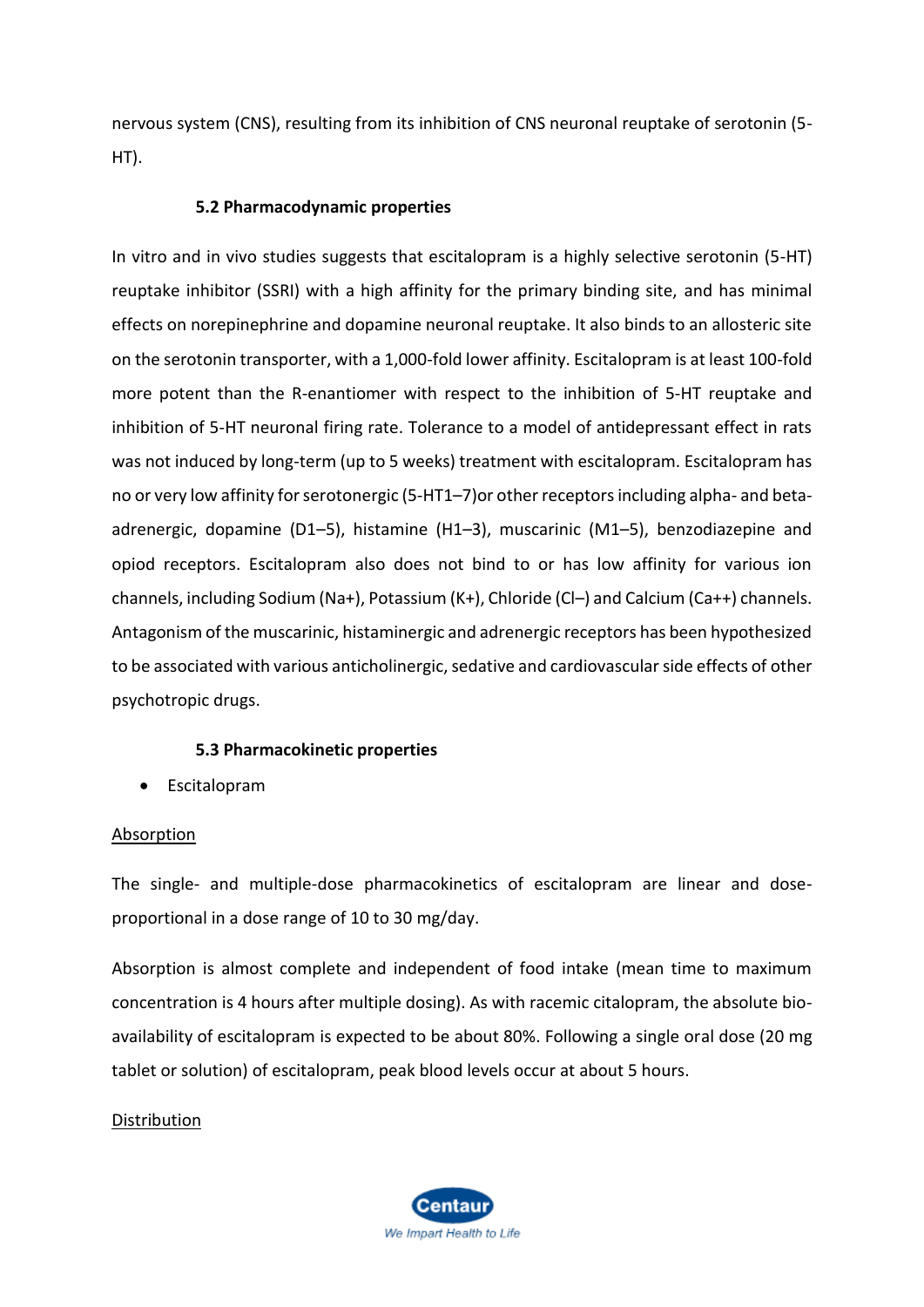The binding of escitalopram to human plasma proteins is approximately 56%. The apparent volume of distribution (Vd,β/F) after oral administration is about 12–26 L/kg. At the steady state, the extent of accumulation of escitalopram in plasma in young healthy subjects was 2.2–2.5 times the plasma concentrations observed after a single dose.

#### **Metabolism**

Biotransformation of escitalopram is mainly hepatic, with a mean terminal half-life of about 27–32 hours. Escitalopram is metabolized to S-demethylcitalopram (S-DCT) and Sdidemethylcitalopram (S-DDCT). Both of these are pharmacologically active. Alternatively, the nitrogen may be oxidized to form the N-oxide metabolite. Both parent substance and metabolites are partly excreted as glucuronides. After multiple dosing, the mean concentrations of the demethyl and didemethyl metabolites are usually 28–31% and <5%, respectively, of the escitalopram concentration. In humans, unchanged escitalopram is the predominant compound in plasma. At the steady state, the concentration of the escitalopram metabolite, S-DCT, in plasma is approximately one-third that of escitalopram.

In vitro studies show that escitalopram is at least 7 and 27 times more potent than S-DCT and S-DDCT, respectively, in the inhibition of serotonin reuptake, suggesting that the metabolites of escitalopram do not contribute significantly to the antidepressant actions of escitalopram. S-DCT and S-DDCT also have no or very low affinity for serotonergic (5-HT1–7) or other receptors, including alpha- and beta-adrenergic, dopamine (D1–5), histamine (H1–3), muscarinic (M1–5) and benzodiazepine receptors. S-DCT and S-DDCT also do not bind to various ion channels, including Na+, K+, Cl– and Ca++ channels. In vitro studies using human liver microsomes indicated that cytochrome (CY) P3A4 and CYP2C19 are the primary isozymes involved in the N-demethylation of escitalopram. Some contribution by the enzymes, CYP3A4 and CYP2D6, is also possible.

#### Elimination

The elimination half-life (t½β) after multiple dosing is about 30 hours and the oral plasma clearance (Cloral) is about 0.6 L/min. Following oral administration of escitalopram, the fraction of drug recovered in the urine as escitalopram and S-DCT is about 8% and 10%, respectively. The major metabolites have a significantly longer half-life. Escitalopram and its

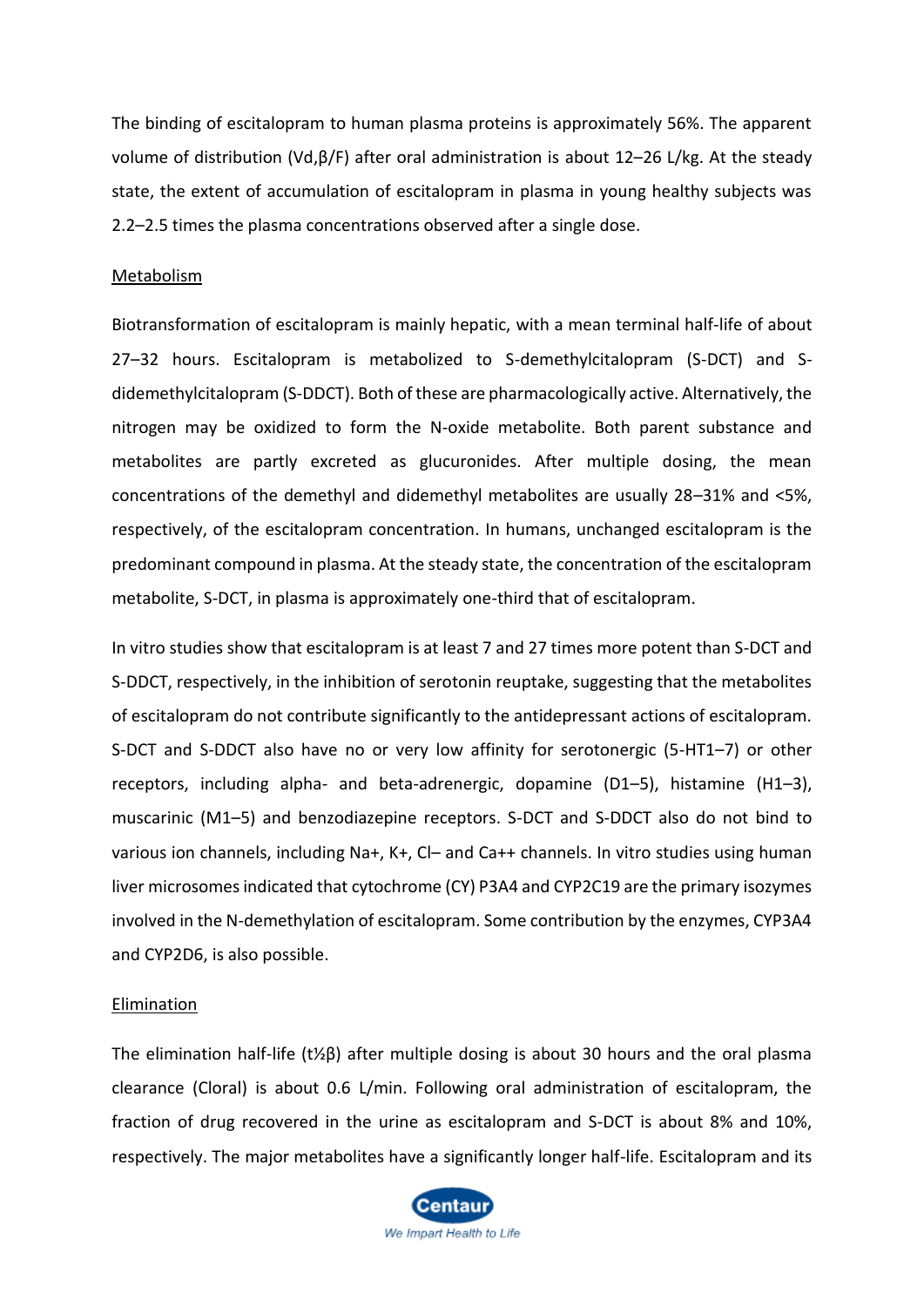major metabolites are assumed to be eliminated by both the hepatic (metabolic) and the renal routes, with the major part of the dose excreted as metabolites in the urine. The oral clearance of escitalopram is 600 mL/min, with approximately 7% of that due to renal clearance.

With once-daily dosing, steady-state plasma concentrations are achieved within approximately 1 week. Average steady-state concentrations of 50 nmol/L (range: 20 to 125 nmol/L) are achieved at a daily dose of 10 mg.

## **6. Nonclinical properties**

## **6.1 Animal Toxicology or Pharmacology**

Not required.

## **7. Description**

## • **Escitalopram**

Escitalopram is the active S-stereoisomer of the selective serotonin reuptake inhibitor (SSRI) citalopram with antidepressant, anti-obsessive-compulsive and antibulimic properties. Escitalopram inhibits the reuptake of the neurotransmitter serotonin (5-HT) at the serotonin reuptake pump of the neuronal membrane of the presynaptic cell, thereby increasing levels of 5-HT within the synaptic cleft and enhancing the actions of serotonin on 5HT1A autoreceptors. Unlike other SSRIs, escitalopram appears to not only bind to a primary highaffinity site on the serotonin transporter protein but also to a secondary lower-affinity allosteric site that is considered to stabilize and prolong drug binding.

Escitalopram is a 1-[3-(dimethylamino)propyl]-1-(4-fluorophenyl)-1,3-dihydro-2-benzofuran-5-carbonitrile that has S-configuration at the chiral centre. It is the active enantiomer of citalopram. It has a role as an antidepressant and an EC (prolyl oligopeptidase) inhibitor. It is a conjugate base of an escitalopram(1+). It is an enantiomer of a (R)-citalopram.

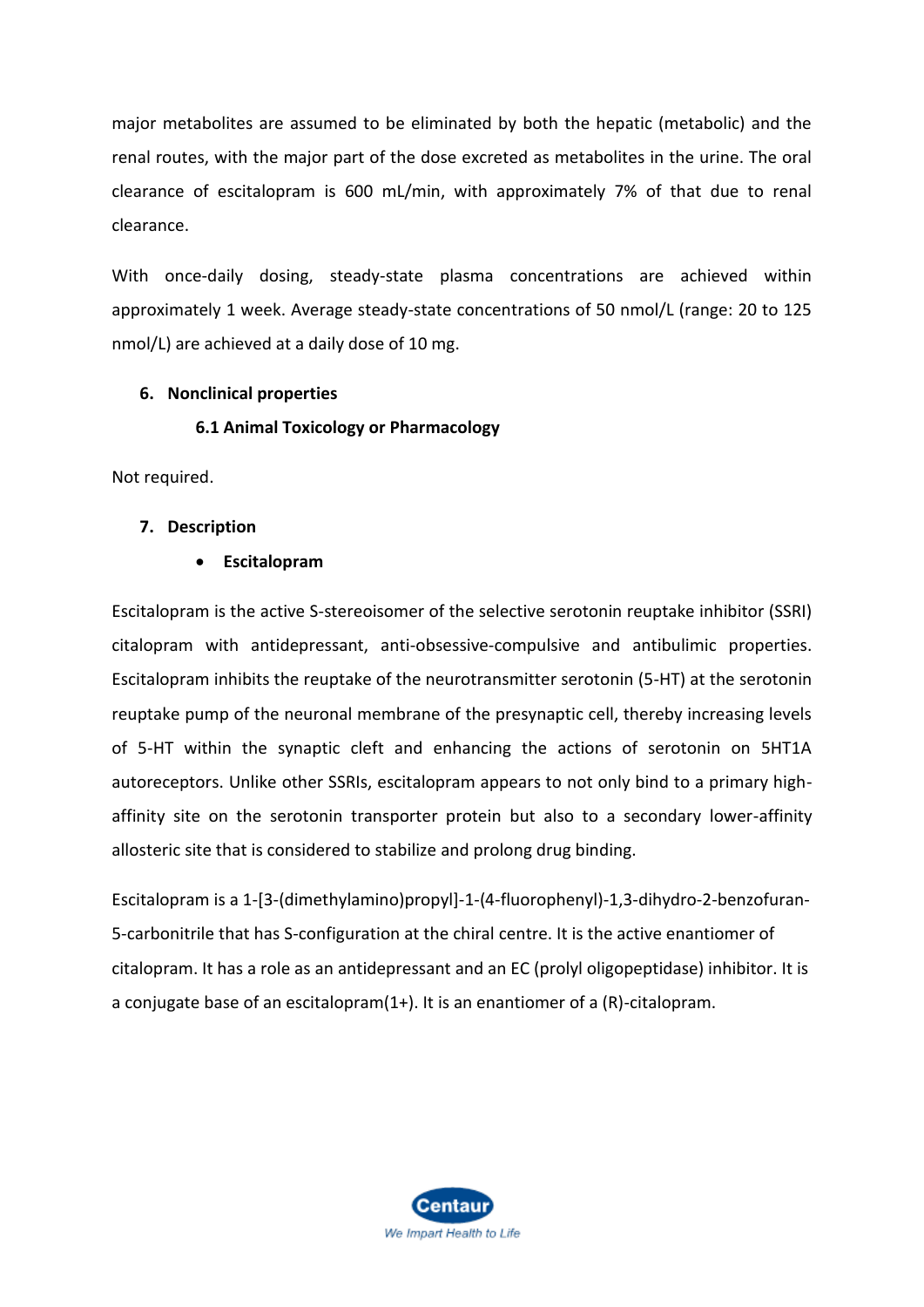

## **8. Pharmaceutical particulars**

## **8.1 Incompatibilities**

There are no known incompatibilities.

## **8.2 Shelf-life**

24 months.

## **8.3 Packaging Information**

Ecentopam tablets are available in pack of 10 tablets.

## **8.4 Storage and handling instructions**

Keep container tightly closed in a dry and well-ventilated place

## **9. Patient Counselling Information**

## **9.1 Adverse Reactions**

Refer part 4.8

**9.2 Drug Interactions**

Refer part 4.5

**9.3 Dosage**

Refer part 4.2

**9.4 Storage**